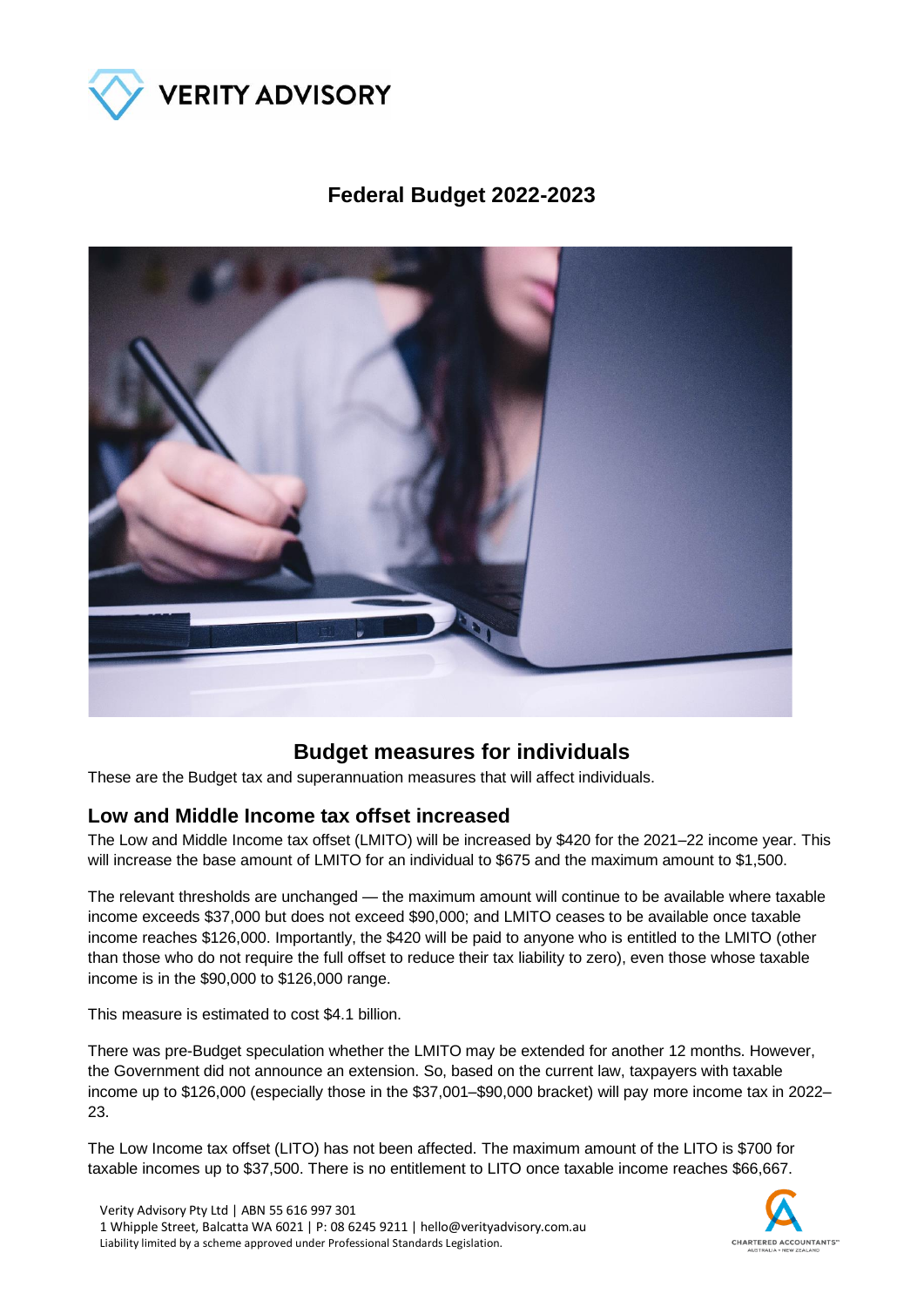

### **Medicare levy thresholds**

The Medicare levy low-income threshold for singles for 2021–22 is \$23,365 (\$23,226 for 2020–21). The family income threshold is \$39,402 (\$39,167 for 2020–21), increasing by \$3,619 for each dependent child or student (\$3,597 for 2020–21).

For single seniors and pensioners who are eligible for the senior Australians and pensioners tax offset (SAPTO), the Medicare levy low-income threshold for 2021–22 is \$36,925 (\$36,705 for 2020–21). The family threshold for seniors and pensioners eligible for SAPTO is \$51,401 (\$51,094 for 2020–21). The threshold increases by \$3,619 for each dependent child or student (\$3,597 for 2020–21).

### **No changes to tax rates**

There were no changes to the personal income tax rates. As a reminder, the rates in the table below apply for the 2021–22, 2022–23 and 2023–24 income years.

| <b>Taxable income</b> | Tax rate |
|-----------------------|----------|
| Up to \$18,200        | Nil      |
| \$18,201-\$45,000     | 19%      |
| \$45,001-\$120,000    | 32.5%    |
| \$120,001-\$180,000   | 37%      |
| \$180,001 and over    | 45%      |

*Income tax rates 2021–22 to 2023–24 — residents*

The Stage 3 rates legislated to apply from 2024–25 are also unchanged. From 2024–25, there will be a single rate (30%) for taxable income between \$45,001 and \$200,000, replacing the current 32.5% and 37% rates.

### **Deduction for COVID-19 tests**

The Budget papers confirm that the costs of purchasing a COVID-19 test for a work-related purpose will be tax deductible for individuals (from 1 July 2021). This was previously announced on 8 February 2022.

### **Temporary reduction in superannuation minimum drawdown rates extended**

The Government will extend the 50% temporary reduction in the minimum drawdown requirements for account-based pensions and similar products for a further year to 30 June 2023. See the table below.

The minimum drawdown requirements determine the minimum amount of a pension that a retiree has to draw from their superannuation in order to qualify for tax concessions.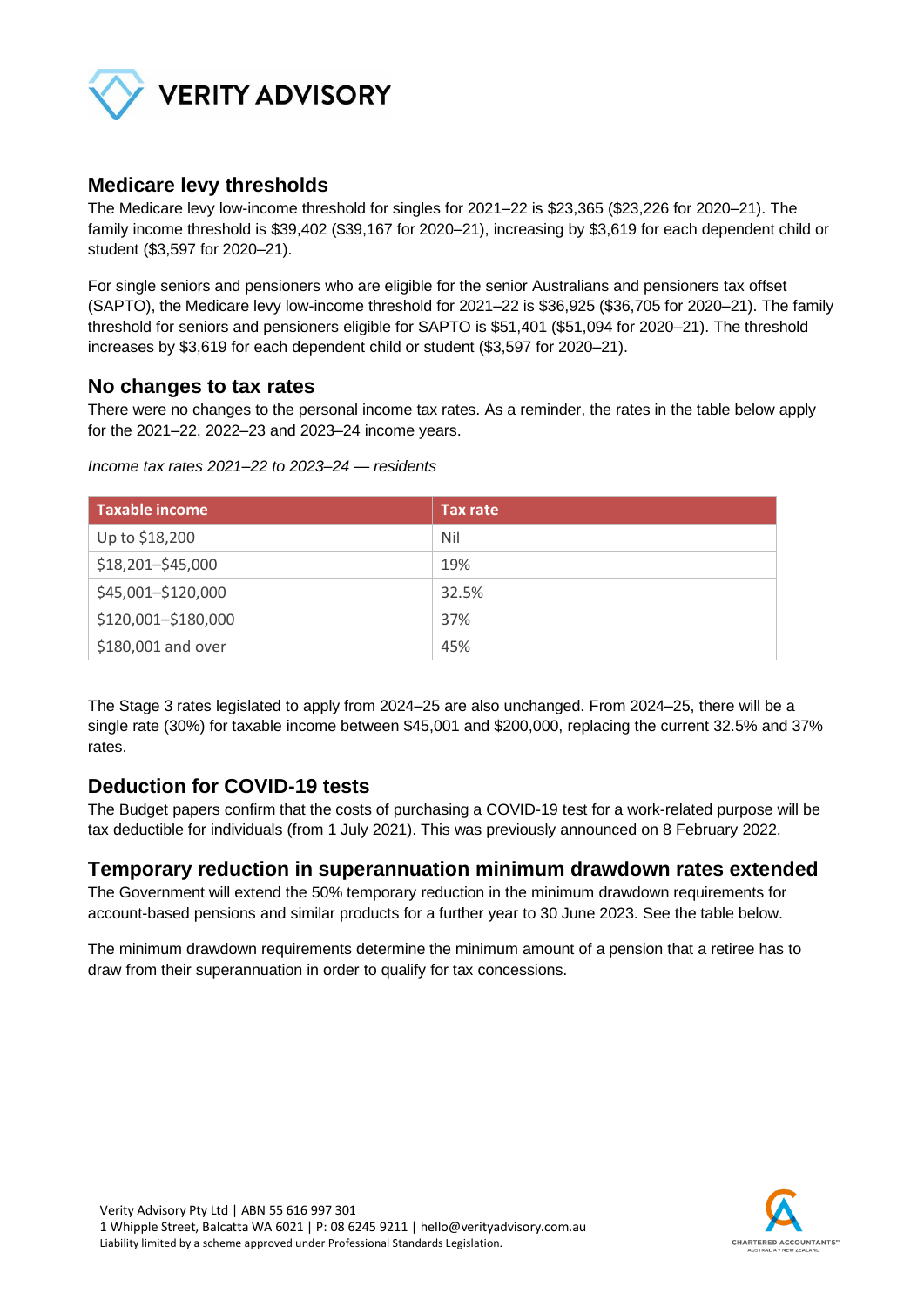

| <b>Minimum annual drawdowns</b> |                                          |                                                                             |
|---------------------------------|------------------------------------------|-----------------------------------------------------------------------------|
| Age of beneficiary<br>(years)   | <b>Standard percentage</b><br>factor (%) | Minimum drawdown for 2021–22 and 2022–23<br>(after temporary 50% reduction) |
|                                 |                                          | (%)                                                                         |
| $0 - 64$                        | 4                                        | $\overline{2}$                                                              |
| $65 - 74$                       | 5                                        | 2.5                                                                         |
| $75 - 79$                       | 6                                        | 3                                                                           |
| $80 - 84$                       | 7                                        | 3.5                                                                         |
| $85 - 89$                       | 9                                        | 4.5                                                                         |
| $90 - 94$                       | 11                                       | 5.5                                                                         |
| $95+$                           | 14                                       | $\overline{7}$                                                              |

### **New deductible donations**

The Government announced the following organisations (DGRs) will be eligible to receive tax deductible donations:

- **▪** Melbourne Business School Ltd from 1 July 2022;
- **▪** Advance Global Australians Ltd from 1 July 2022 to 30 June 2027 (although it needs to be listed with the ACNC first);
- **▪** Leaders Institute South Australia Inc from 1 July 2022 to 30 June 2027;
- **▪** St Patrick's Cathedral Melbourne Restoration Fund from 1 July 2022 to 30 June 2027;
- **▪** up to 28 entities related to community foundations affiliated with the peak body Community Foundations Australia – from 1 July 2022 to 30 June 2027.

Community foundation-related entities will not be listed unless their governing rules do not permit a use of funds beyond that permitted for entities endorsed under the DGR categories in the tax law. Entities will also need to demonstrate that they will maintain minimum annual distributions, consistent with the current requirements for ancillary funds.

The Government will also extend the listing of Sydney Chevra Kadisha as a DGR for 2 years from 1 July 2022 to 30 June 2024. The specific listing of Mt Eliza Graduate School of Business and Government Ltd will be removed at the request of the organisation.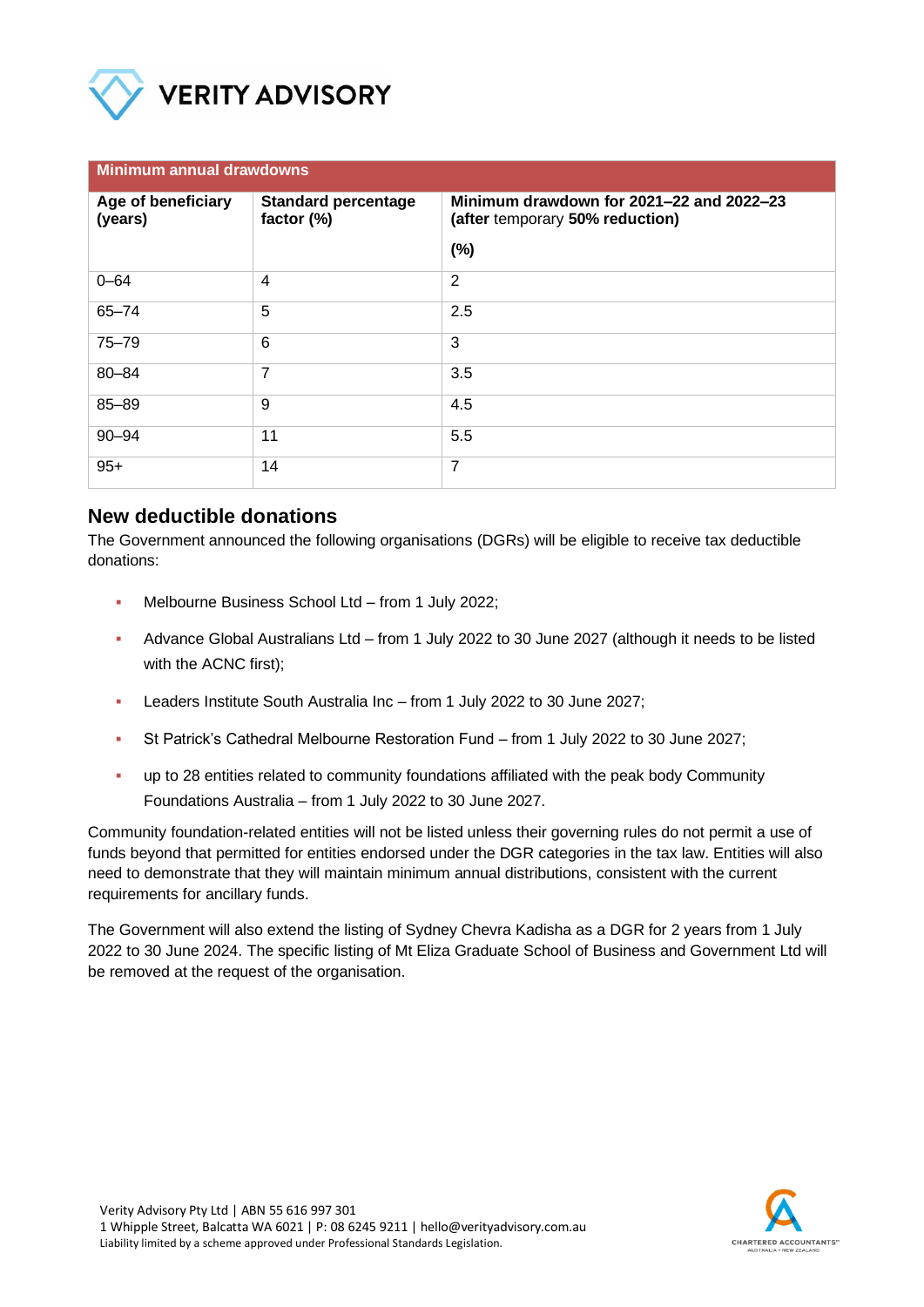

Taxpayers may claim an income tax deduction for donations of \$2 or more to DGRs.

### **Budget measures for businesses**

This section of TaxWise reports Budget measures that affect businesses. Some of these measures were first announced before the Budget was handed down.

### **Temporary reduction in fuel excise**

The Government will halve the excise and excise-equivalent customs duty rate that applies to petrol and diesel for 6 months. This will reduce the price of petrol and diesel by 22.1 cent a litre.

The excise and excise-equivalent customs duty rates for all other fuel and petroleum-based products, except aviation fuels, will also be reduced by 50% for 6 months.

The temporary reduction will commence from 12.01am on 30 March 2022 and will end at 11.59pm on 28 September 2022.

The Australian Competition and Consumer Commission will monitor the price behaviour of retailers to ensure that the lower excise rate is fully passed on.

This measure is anticipated to cost \$5.6 billion.

# **Small and medium business – skills and training boost**

The Government will introduce a skills and training boost to support small businesses to train and upskill their employees. The boost will apply to eligible expenditure incurred from 7:30pm (AEDT) on 29 March 2022 (Budget night) until 30 June 2024.

Businesses with aggregated annual turnover of less than \$50 million will be able to deduct an additional 20% of expenditure incurred on external training courses provided to their employees. In other words, for every \$100 of eligible expenditure, the business will get a tax deduction of \$120.

The external training courses will need to be provided to employees in Australia or online, and delivered by entities registered in Australia.

Some exclusions will apply, such as for in-house or on-the-job training and expenditure on external training courses for persons other than employees.

The boost for eligible expenditure incurred by 30 June 2022 will be claimed in tax returns for the 2022–23 income year. The boost for eligible expenditure incurred between 1 July 2022 and 30 June 2024 will be claimed in the income year in which the expenditure is incurred.

This measure is estimated to cost \$550 million.

### **Small and medium business – technology investment boost**

The Government is introducing a technology investment boost to support digital adoption by small and medium businesses. The boost will apply to eligible expenditure incurred from 7:30pm (AEDT) on 29 March 2022 (Budget night) until 30 June 2023.



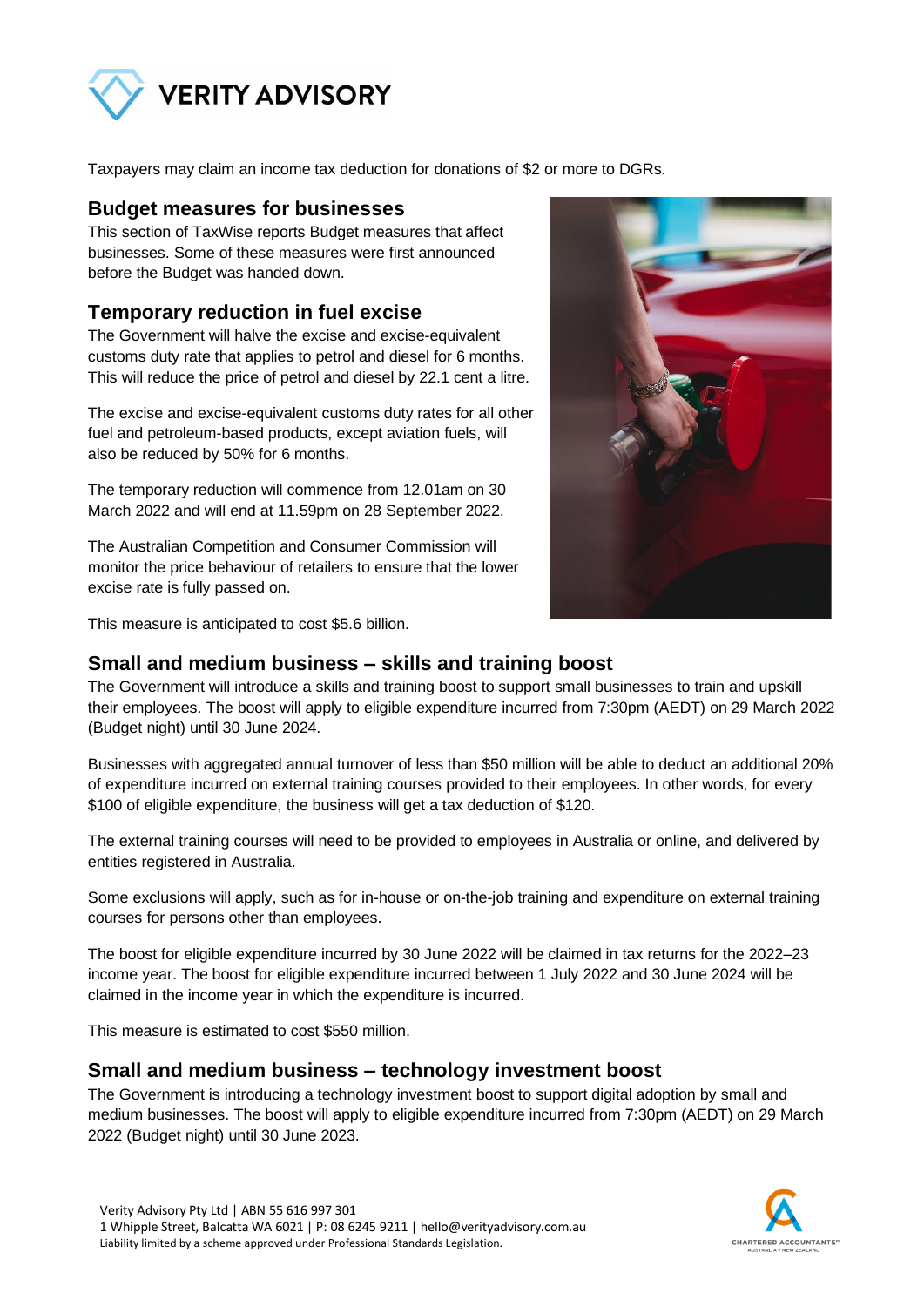

Businesses with aggregated annual turnover of less than \$50 million will be able to deduct an additional 20% of the cost incurred on business expenses and depreciating assets that support their digital adoption, such as portable payment devices, cyber security systems or subscriptions to cloud-based services. In other words, for every \$100 of eligible expenditure, the business will get a tax deduction of \$120.

An annual cap will apply in each qualifying income year so that expenditure up to \$100,000 will be eligible for the boost.

The boost for eligible expenditure incurred by 30 June 2022 will be claimed in tax returns for the 2022–23 income year. The boost for eligible expenditure incurred between 1 July 2022 and 30 June 2023 will be claimed in the income year in which the expenditure is incurred.

This measure is estimated to cost \$1 billion.

### **PAYG and GST instalments – uplift factor**

The GDP uplift factor for PAYG instalments will be 2% (instead of 10%) for 2022–23 (it was 0% for 2021– 22). This will apply to businesses with aggregated annual turnover of less than \$50 million.

The GDP uplift factor for GST instalments (for entities that report GST annually but pay quarterly) will also be 2% for 2022–23. This will apply to eligible businesses with aggregated annual turnover of less than \$10 million.



### **Modernising PAYG instalments system**

The Government will modernise the PAYG instalments system, to allow companies to calculate their PAYG instalments on the basis of current financial performance, extracted from business accounting software, with some tax adjustments. This will support business cash flow by ensuring instalments reflect current performance.

The Government will consult with affected stakeholders, tax practitioners and digital service providers to finalise the policy scope, design and

specifications of this measure.

Subject to advice from software providers about their capacity to deliver, it is anticipated that systems will be in place by 31 December 2023, with the measure to commence in relation to periods starting on or after 1 January 2024.

### **Taxable payments reporting system data**

The Government will allow businesses to report taxable payments reporting system data (via accounting software) on the same lodgment cycle as their activity statements if they wish. This will allow businesses to lodge their Taxable Payments Annual Report (TPAR) on a monthly or quarterly basis. This measure is intended to increase the accuracy and timeliness of reporting.

The Government will consult with affected stakeholders, tax practitioners and digital service providers to finalise the policy scope, design and specifications of the measure.

Subject to advice from software providers about their capacity to deliver, it is anticipated that systems will be in place by 31 December 2023, with the measure to apply in relation to periods starting on or after on 1 January 2024.

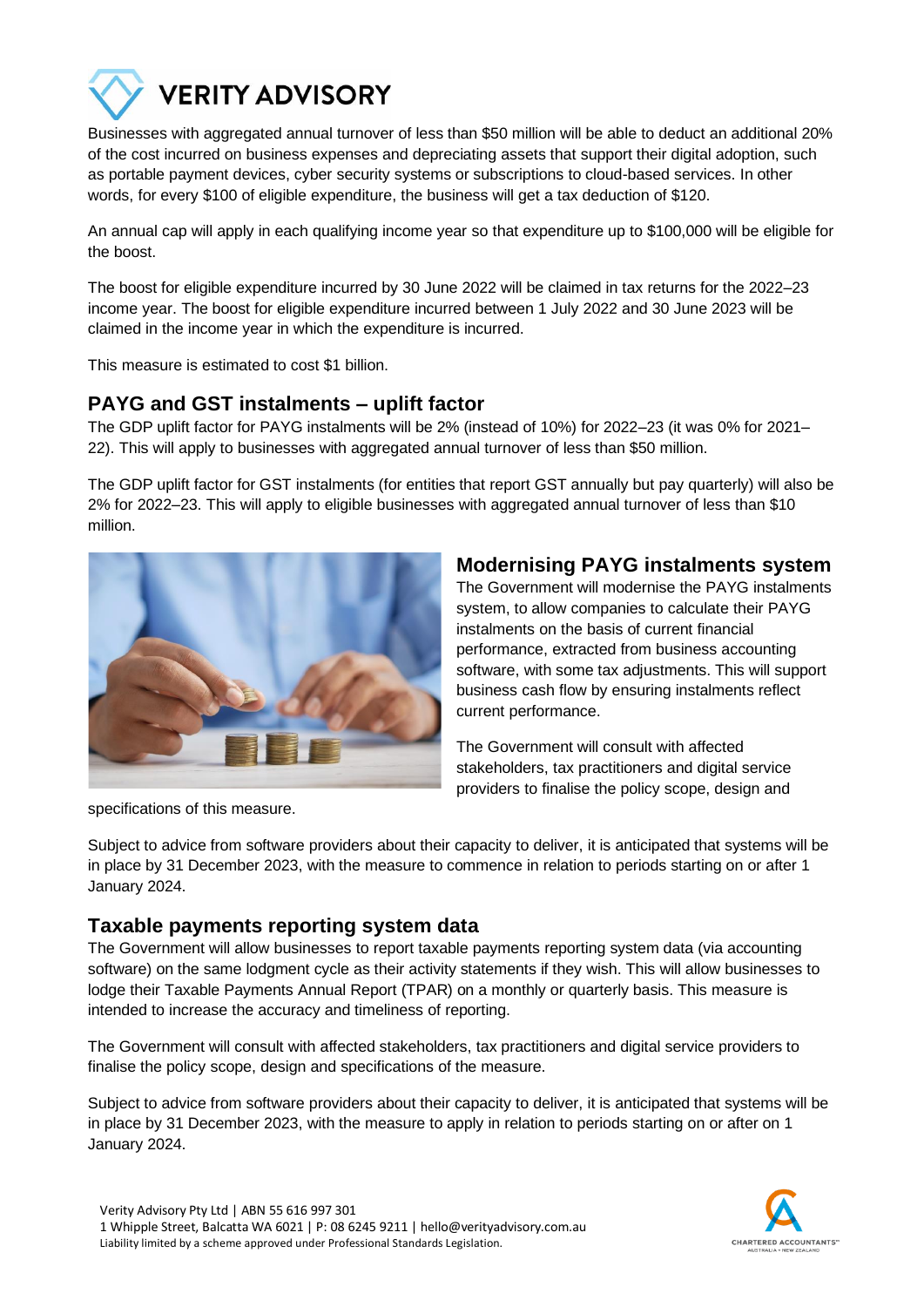

### **Patent box regime – extension to low emissions technology**

The Government will expand the patent box regime (currently before Parliament) to support the Government's technology-focused approach to reducing emissions.

The expanded patent box regime will provide concessional tax treatment for corporate taxpayers who commercialise their patented technologies that have the potential to lower emissions. Eligible corporate income will be subject to an effective income tax rate of 17%, for patents granted after 29 March 2022 and for income years starting on or after 1 July 2023. Eligible income will be taxed at the concessional tax rate to the extent that the research and development of the innovation took place in Australia.

Patents relating to low emissions technology, as set out in the 140 technology areas listed in the Government's 2020 Technology and Investment Roadmap Discussion Paper or included as priority technologies in the Government's 2021 and future annual Low Emissions Technology Statements will be within scope, provided the patented technology is considered to reduce emissions.

The Government will consult with industry before settling the detailed design of the patent box expansion to low emissions technologies.

### **Patent box regime – extension to agricultural sector**

The Government will expand the patent box regime (currently before Parliament) to support practical, technology-focused innovations in the Australian agricultural sector.

The Government will provide concessional tax treatment for corporate taxpayers who commercialise their eligible patents linked to agricultural and veterinary (agvet) chemical products listed on the Australian Pesticides and Veterinary Medicines Authority (APVMA), PubCRIS (Public Chemicals Registration Information System) register, or eligible Plant Breeder's Rights (PBRs).

Eligible corporate income will be subject to an effective income tax rate of 17% for PBRs and patents granted or issued after 29 March 2022 and for income years starting on or after 1 July 2023. Eligible income will be taxed at the concessional tax rate to the extent that the research and development of the innovation took place in Australia.

The Government will consult with industry before settling the detailed design of the patent box expansion to agriculture.

### **COVID-19 business grants**

The following State government COVID-19 business support grants are not taxable (they are nonassessable non-exempt income):

- **NSW Accommodation Support Grant**
- **NSW Commercial Landlord Hardship Grant**
- **▪** NSW Performing Arts Relaunch Package
- **▪** NSW Festival Relaunch Package
- **NSW 2022 Small Business Support Program**
- Queensland 2021 COVID-19 Business Support Grant

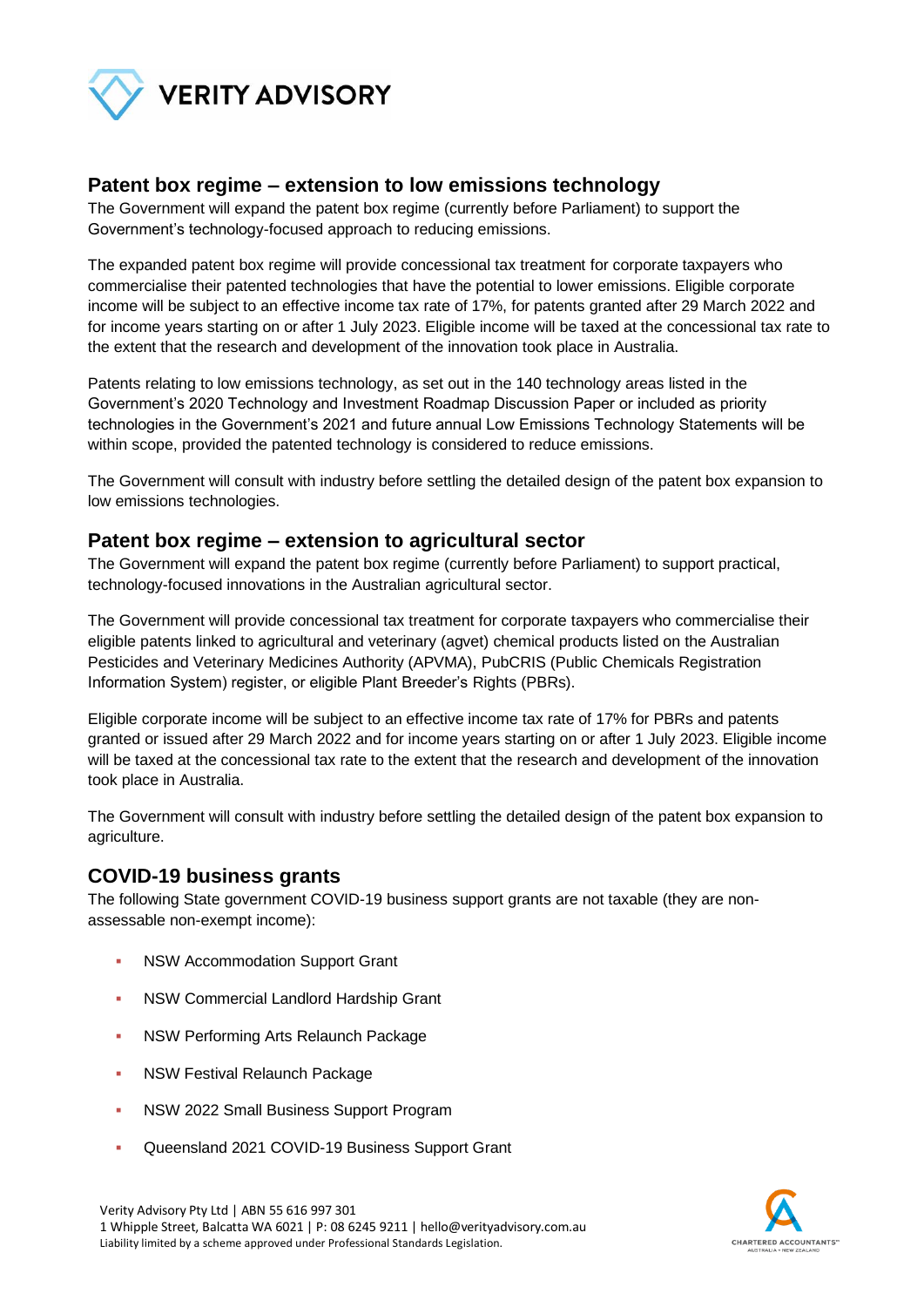

- **▪** South Australia COVID-19 Tourism and Hospitality Support Grant
- **▪** South Australia COVID-19 Business Hardship Grant.

### **COVID-19 tests – no FBT**

As noted above, the cost of a COVID-19 test for a work-related purpose will be tax deductible (from 1 July 2021). The Government will also ensure that FBT will not be payable by businesses where the tests are provided to employees for that purpose (from 1 April 2021).

### **Primary producers – increasing concessional tax treatment**

The Government will allow the proceeds from the sale of Australian Carbon Credit Units (ACCUs) and biodiversity certificates generated from on-farm activities to be treated as primary production income for the purposes of the income tax averaging rules and the farm management deposits (FMD) scheme. This will apply from 1 July 2022.

The Government will also change the taxing point of ACCUs for eligible primary producers to the year when they are sold, and extend similar treatment to biodiversity certificates issued under the Agriculture Biodiversity Stewardship Market scheme, also from 1 July 2022.

Eligible primary producers are those who are currently eligible for tax averaging and the FMD scheme.

These changes are intended to encourage more primary producers in regional and remote areas to undertake additional carbon abatement and biodiversity stewardship activities.

# **No changes to superannuation guarantee**

### **rate**

The Government did not announce any changes to the already legislated increases in the superannuation guarantee (SG) rate. Accordingly, the SG rate is still due to increase from 10% to 10.5% from 1 July 2022, and thereafter by 0.5% per year until it reaches 12% from 1 July 2025.

### **Digitalising trust income reporting**

The Government will digitalise trust and beneficiary income reporting and processing, by allowing all trust tax return filers the option to lodge income tax returns electronically, increasing pre-filling and automating ATO assurance processes.

The measure will commence from 1 July 2024, subject to advice from software providers about their capacity to deliver.

### **Access to employee share schemes – unlisted companies**

The Government will expand access to employee share schemes.

Where employers make larger offers in connection with employee share schemes in unlisted companies, participants will be able to invest up to:



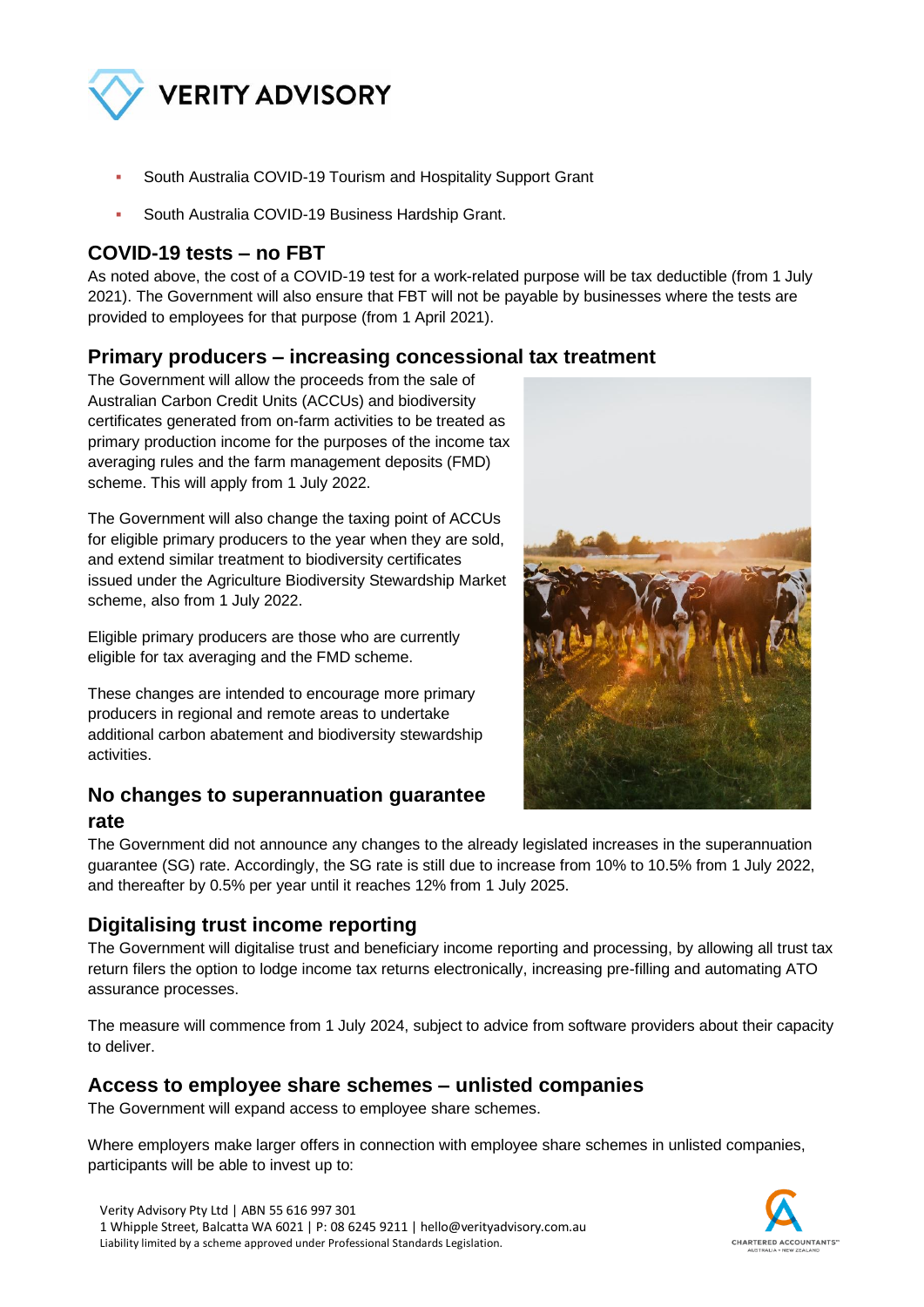

- **▪** \$30,000 per participant per year, accruable for unexercised options for up to 5 years, plus 70% of dividends and cash bonuses; or
- any amount, if it would allow them to immediately take advantage of a planned sale or listing of the company to sell their purchased interests at a profit.

The Government will also remove regulatory requirements for offers to independent contractors, where they do not have to pay for interests.

### **ABN reforms**

The start date of the Shadow Economy measure – *Strengthening the Australian Business Number (ABN) system*, announced in the Federal Budget 2019–20, will be delayed by 12 months to assist with integration into the Australian Business Registry Services (ABRS). Under those measures, ABN holders with an income tax return obligation will be required to lodge their income tax return (from 1 July 2022) and confirm the accuracy of their details on the Australian Business Register annually (from 1 July 2023).



## **Other Measures**

### **One-off cost of living payment**

The Government will make a \$250 one-off cost of living payment in April 2022 to 6 million eligible pensioners, welfare recipients, veterans and eligible concession card holders.

The \$250 payment will not be taxable and will not count as income support for the purposes of any Government income support. A person can only receive one economic support payment, even if they are eligible under 2 or more of the categories listed below.

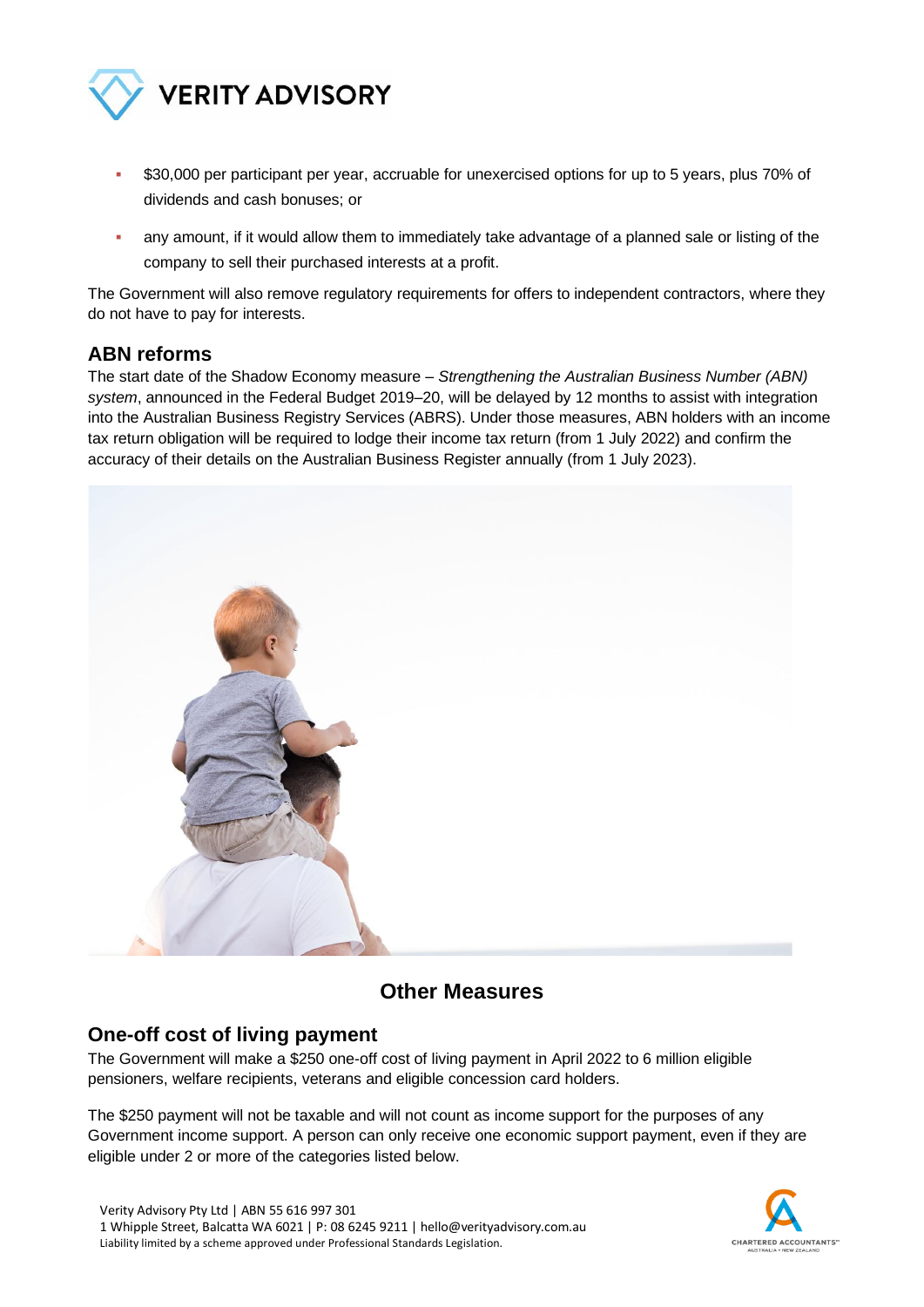

The payment will be available only to Australian residents who are eligible recipients of the following payments and to concession card holders:

- **Age Pension**
- **Disability Support Pension**
- **▪** Parenting Payment
- **▪** Carer Payment
- Carer Allowance (if not in receipt of a primary income support payment)
- **▪** Jobseeker Payment
- **▪** Youth Allowance
- Austudy and Abstudy Living Allowance
- **▪** Double Orphan Pension
- **▪** Special Benefit
- **▪** Farm Household Allowance
- Pensioner Concession Card (PCC) holders
- **▪** Commonwealth Seniors Health Card holders
- **▪** Eligible Veterans' Affairs payment recipients and Veteran Gold card holders.

This measure is anticipated to cost \$1.5 billion.

### **Paid Parental Leave scheme**

The Paid Parental Leave scheme will be enhanced by rolling Dad and Partner Pay into Parental Leave Pay to create a single scheme of up to 20 weeks, fully flexible and shareable for eligible working parents as they see fit. The Paid Parental Leave can be taken any time within 2 years of the birth or adoption of their child.

The income test will also be broadened to have an additional household income eligibility test.

### **Support for apprentices**

The Boosting Apprenticeship Commencement (BAC) and Completing Apprenticeship Commencements (CAC) wage subsidies have been extended by 3 months to 30 June 2022 (at a cost of \$365.3 million).

In addition, the Government will:

- **▪** introduce a new streamlined Australian Apprenticeships Incentive System from 1 July 2022 over 5 years (at a cost of \$954 million) as further support to employers and apprentices in priority occupations;
- **▪** increase apprenticeship In-Training Support in 2022–23 by an additional 2,500 places for young Australians aged 15–20 years.

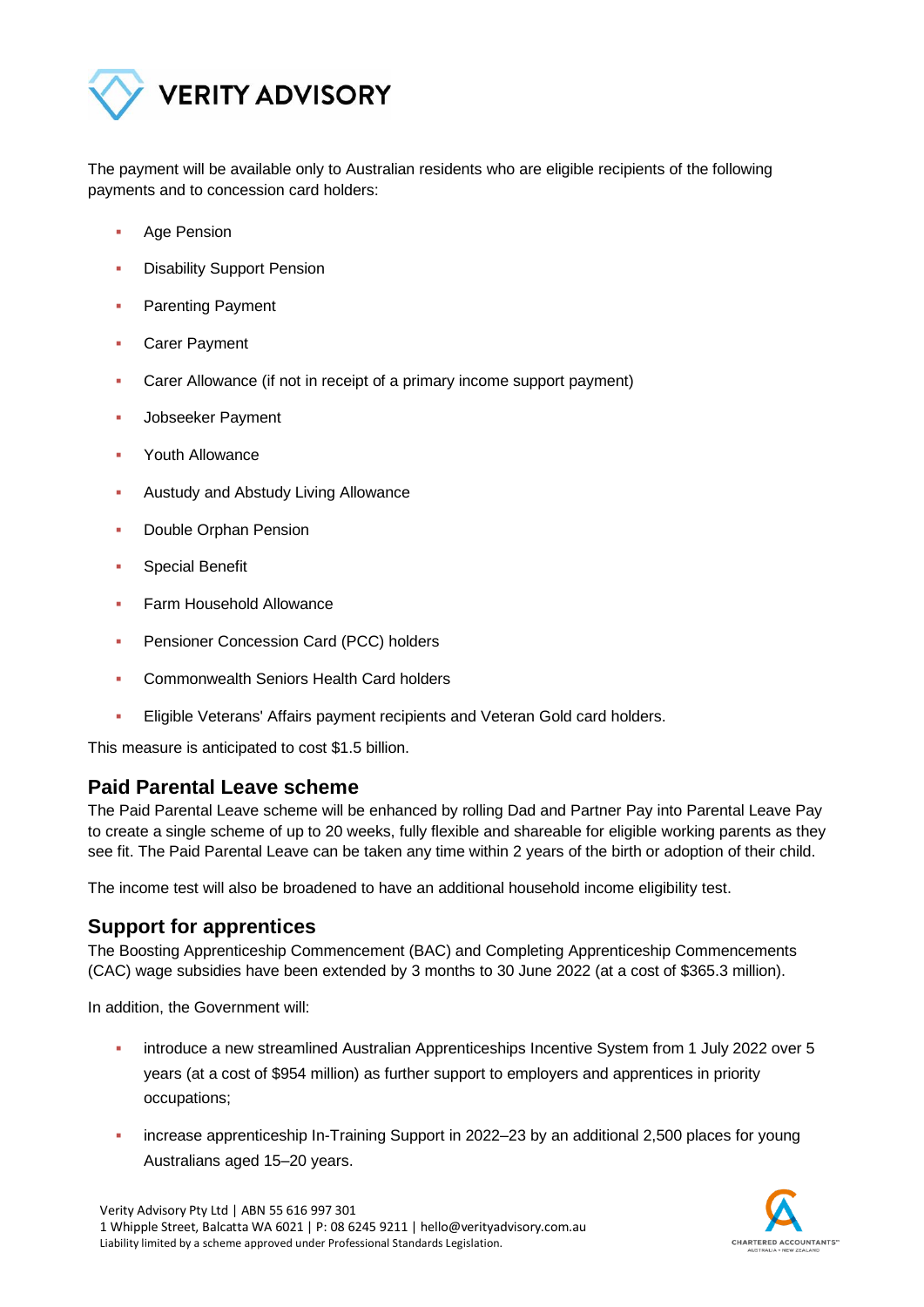

## **Affordable housing**

The Government will increase the number of guarantees under the Home Guarantee Scheme to 50,000 per year for 3 years from 2022–23 as follows:

- **▪** 35,000 guarantees per year ongoing for the First Home Guarantee (formerly the First Home Loan Deposit Scheme);
- **▪** 5,000 places per year to 30 June 2025 for the Family Home Guarantee;
- **▪** 10,000 places per year to 30 June 2025 for a new Regional Home Guarantee to



support eligible citizens and permanent residents, who have not owned a home for 5 years, to purchase a new home in a regional location with a minimum 5% deposit.

Thereafter, the number of guarantees will be 35,000 a year to support homebuyers to purchase a home with a lower deposit.

The Government will also increase the Government guaranteed liability cap of the National Housing and Finance Investment Corporation (NHFIC) by \$2.0 billion to \$5.5 billion to enable NHFIC to support increased loans through the Affordable Housing Aggregator, which increases support for affordable housing.

### **Australian Business Registers – modernisation**

The Government has confirmed that Australia's Business Registers (i.e. the company registration and lifecycle management system) will be moving to a modernised platform by September 2023. The reforms include:

- removing the companies' annual late review fee;
- reducing the number of fees paid for ad hoc lodgements under current requirements;
- **▪** removing fees for searches conducted on the new registry website; and
- **▪** providing funding to Treasury to redesign wholesale business register search services (facilitated by third-party services).

### **Fuel and alcohol excise streamlining measures**

The Government intends to streamline the administration of fuel and alcohol excise and excise-equivalent customs goods from 1 July 2023. The proposed changes will:

**▪** enable fuel and alcohol businesses with an annual turnover of less than \$50 million to lodge and pay excise and excise-equivalent customs duty on a quarterly basis, rather than weekly or monthly as at present. These businesses will lodge returns and pay excise by the 28<sup>th</sup> day of the month after the end of each quarter;

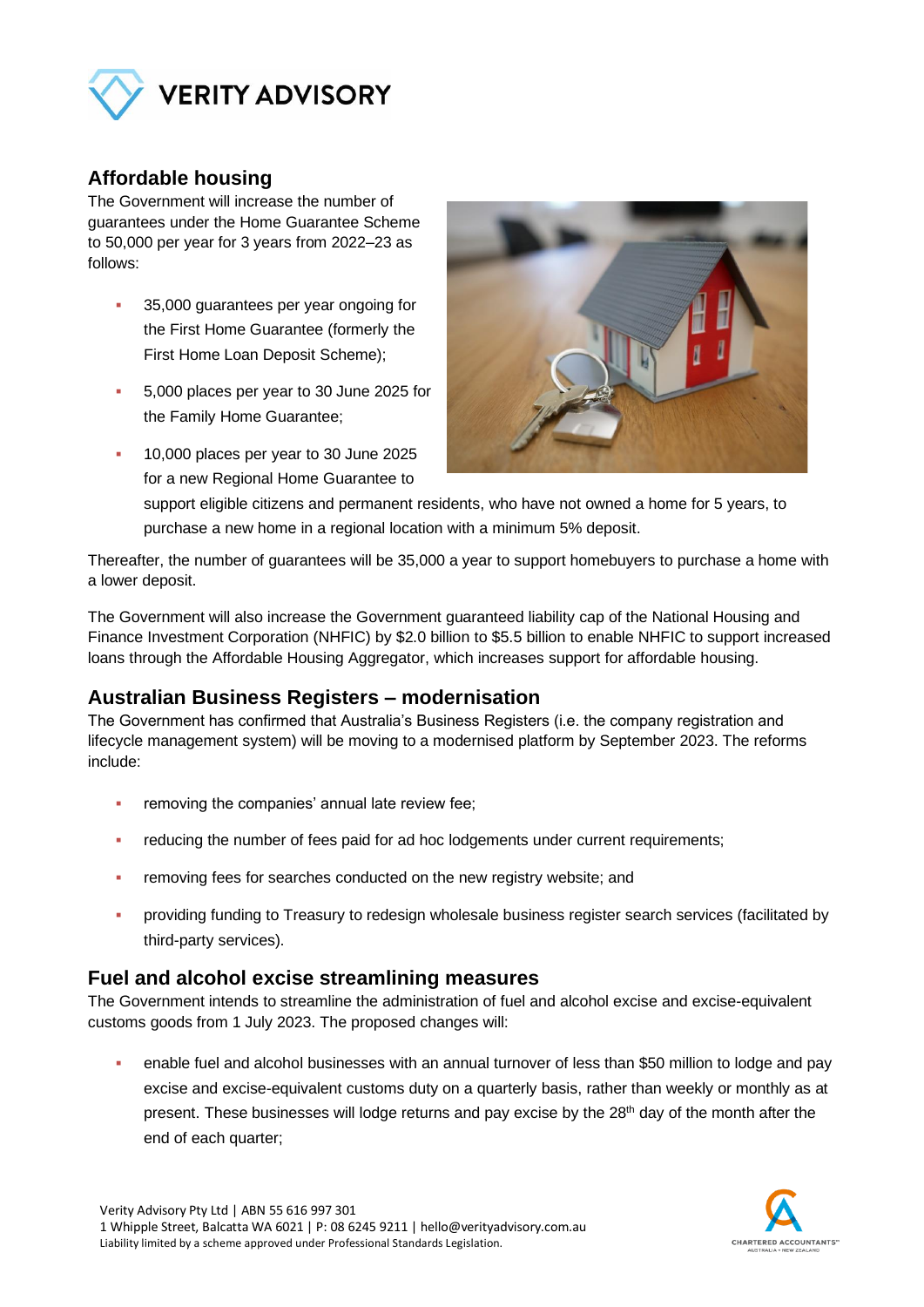

- streamline and align licensing requirements across the excise system, by removing all renewal requirements for excise and excise-equivalent customs goods licences and removing licence fees;
- **▪** introduce a refund provision, similar to that in the excise law, for excise-equivalent customs duty on petroleum-based oils used in the further manufacture of petroleum lubricants, ending double taxation of these oils;
- amend the excise law to provide a targeted exemption from excise licensing requirements, up to a threshold of 10,000 litres per year, for licensed hospitality venues to fill beer from kegs into sealed, non-pressurised containers of no more than 2 litres capacity and not designed for medium- to longterm storage.

### **Foreign investment**

The Government will amend Australia's foreign investment framework to streamline the requirement for some investors to notify the Government before acquiring an interest, while still maintaining the Government's ability to address national interest concerns as they arise. These amendments are due to commence on 1 April 2022.

For further information, see the Explanatory Statement to the exposure draft of the *[Foreign Acquisitions and](https://treasury.gov.au/consultation/c2022-244363-edr)  [Takeovers Amendment Regulations 2022](https://treasury.gov.au/consultation/c2022-244363-edr)*.

### **Indirect tax concessions – diplomats**

The Government has granted or extended access to refunds of indirect tax under the Indirect Tax Concession Scheme (ITCS) to the diplomatic and consular representations of: Fiji, India, Indonesia, Latvia, Malaysia, Nauru, Papua New Guinea, the Taipei Economic and Cultural Office, the Democratic Republic of Timor-Leste, Tonga, Samoa, the Solomon Islands, the United Kingdom and Vanuatu.

Under the ITCS, diplomatic and consular representations receive refunds for indirect taxes including GST, fuel and alcohol taxes.

The Government has also extended ITCS access for Papua New Guinea and the Taipei Economic and Cultural Office to include construction and renovation relating to their current and future diplomatic missions and consular posts.

### **Future Fund subsidiaries**

The Government will amend the law to exempt wholly owned Australian incorporated subsidiaries of the Future Fund Board of Guardians from corporate income tax. The measure will have effect from the subsidiaries' first income year after the enabling legislation receives Royal Assent.

### **Funding arrangements**

Various funding measures that may interest readers include:

- **▪** a further \$53.9 million in 2021–22 to extend COVID-19 Business Support Payments and access to the Pandemic Leave Disaster Payment;
- **▪** \$6.6 million over the forward estimates period (2023–24, 2024–25 and 2025–26) for the development of IT infrastructure required to allow the ATO to share Single Touch Payroll (STP) data with State and Territory Revenue Offices on an ongoing basis;

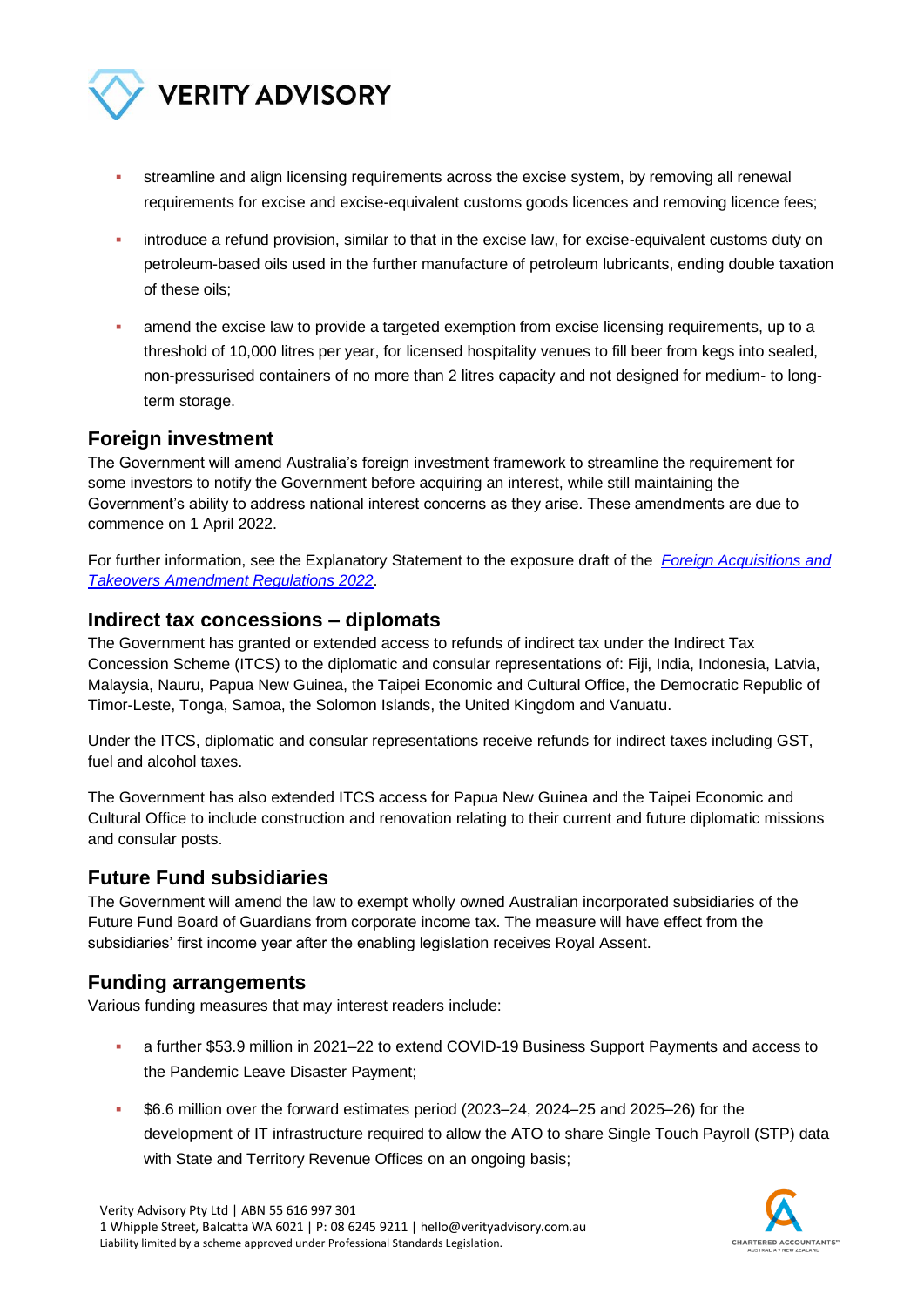

- **▪** \$325 million in 2023–24 and \$327.6 million in 2024–25 to the ATO to extend the operation of the Tax Avoidance Taskforce by 2 years to 30 June 2025 – the Taskforce undertakes compliance activities targeting multinationals, large public and private groups, trusts and high wealth individuals. It also scrutinises specialist tax advisers and intermediaries who promote tax avoidance schemes and strategies;
- **▪** \$29.8 million over 4 years (partially met from ASIC's existing resources) from 2022–23 to further reform insolvency arrangements, including implementing reforms to unfair preference rules, clarifying the treatment of trusts with corporate trustees under Australia's insolvency laws and implementing the Government's response to the recommendations of the Independent Safe Harbour Review;
- **▪** \$25.2 million over 3 years from 2021–22 to deliver initiatives to support small businesses, including enhancing and redesigning the Payment Times Reporting Portal and Register, enhancing small business financial capability, supporting the New Access for Small Business Owners program delivered by Beyond Blue to continue to provide free, accessible, and tailored mental health support to small business owners, extending the Small Business Debt Helpline program operated by Financial Counselling Australia.